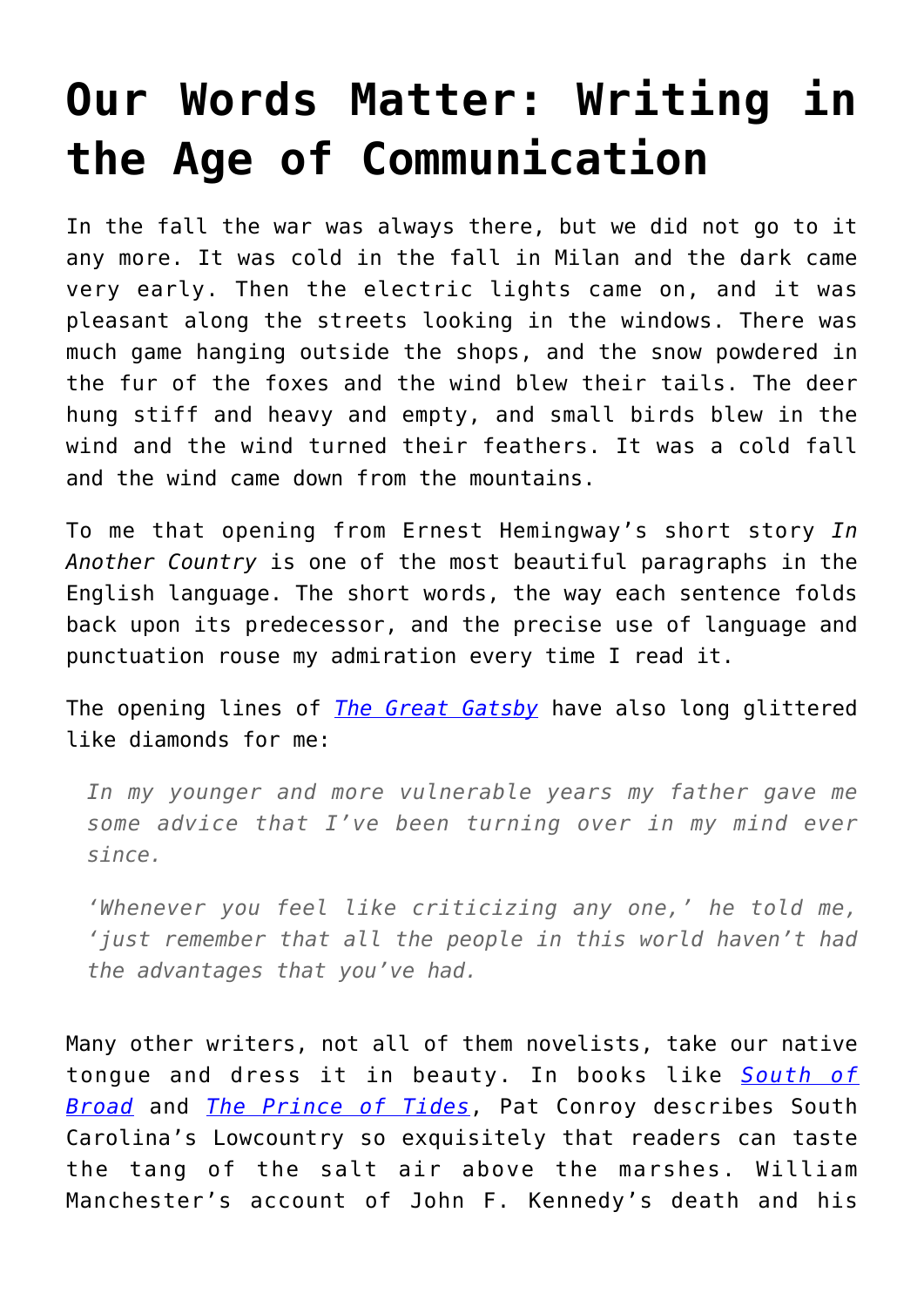biography of Winston Churchill brought me dreams in Technicolor while I was sleeping. Several poems by Edna St. Vincent Millay, especially "Dirge Without Music" and "Love Is Not All," still surprise me with their lovely language, though the final lines of both poems still mystify me.

We may lack the talent to match these commanders of language, but most of us, once taught, are capable of handling words with care in order to put together sentences and paragraphs that might aid us in every written endeavor from love letters to office memos.

Of course, those two requirements may explain why many so often mangle the meaning of emails to a family members or botch texts to friends and end up hurting feelings. In the business world, this sloppy usage costs our economy hundreds of [billions of dollars](https://connectconsultinggroup.com/how-to-start-solving-our-396-billion-bad-writing-problem/) a year.

Practically anyone can learn to write clear, concise English, but they must be taught. Here is where so many of our schools and teachers fail our young people. We long ago abandoned grammar and the art of composition in our classrooms, instead encouraging students to write essays as if they were freeverse poets or adherents of James Joyce's stream of consciousness style.

In my 2018 article "[Why Are Americans Such Lousy Writers?](https://www.intellectualtakeout.org/article/why-are-americans-such-lousy-writers/)" I looked at this situation in our schools and suggested corrections. There I mentioned these reasons for this failure:

*Far too many of our students receive little instruction or practice in composition. Here I place the blame squarely on our educational system. In many schools, grammar is neglected after fifth or sixth grade. Unlike math, which follows a natural progression, writing is all too often taught piecemeal or not at all, with little coordination of purpose or sense of advancement from grade to grade. Moreover, I suspect many teachers are averse to the work required to*